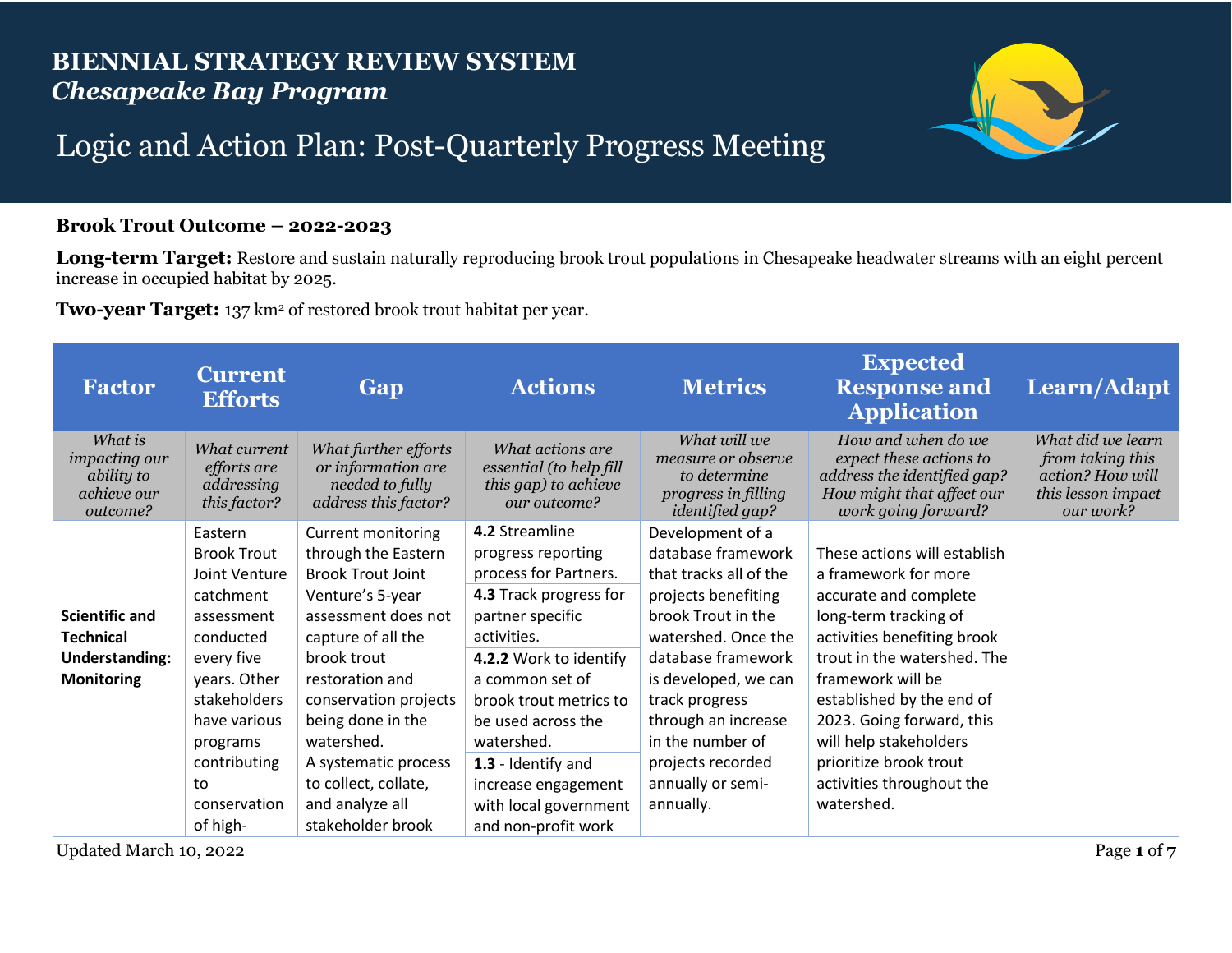|                                                                                                          | quality brook<br>trout habitat                                                                                                                                                                                     | trout restoration and<br>conservation projects<br>is needed.                                                                                                                          | benefiting brook Trout<br>conservation.                                                                                                                                                                                       |                                                                                                                                                                                                                                                                                                           |                                                                                                                                                                                                                                                                                                                                                                          |  |
|----------------------------------------------------------------------------------------------------------|--------------------------------------------------------------------------------------------------------------------------------------------------------------------------------------------------------------------|---------------------------------------------------------------------------------------------------------------------------------------------------------------------------------------|-------------------------------------------------------------------------------------------------------------------------------------------------------------------------------------------------------------------------------|-----------------------------------------------------------------------------------------------------------------------------------------------------------------------------------------------------------------------------------------------------------------------------------------------------------|--------------------------------------------------------------------------------------------------------------------------------------------------------------------------------------------------------------------------------------------------------------------------------------------------------------------------------------------------------------------------|--|
| <b>Scientific and</b><br><b>Technical</b><br><b>Understanding:</b><br><b>Habitat</b><br><b>Stressors</b> | USGS, NPS,<br>USFS, and<br>academic<br>institutions<br>have active<br>research<br>programs.<br>Other<br>stakeholders<br>have various<br>programs to<br>reduce<br>stressors<br>and/or<br>mitigate their<br>impacts. | Better understanding<br>of spatially explicit<br>linkages between<br>brook trout<br>populations and<br>stressors is needed<br>to inform restoration<br>and conservation<br>decisions. | 2.1 Interactive effects<br>of temperature and<br>brown trout removal<br>on brook trout.<br>2.2 - Model<br>groundwater<br>influence on stream<br>temperature at the<br>reach-scale across the<br>Chesapeake Bay<br>headwaters. | Increased knowledge<br>of factors affecting<br>groundwater inputs<br>to streams and an<br>expanded model to<br>predict where<br>groundwater inputs<br>are most likely to<br>occur. Increased<br>knowledge of brown<br>trout - brook trout<br>dynamics and how<br>this affects brook<br>trout populations. | Results will provide natural<br>resource managers new<br>tools and information to<br>identify potential<br>restoration sites, high<br>quality habitat for<br>conservation, restoration<br>approaches (including<br>practices to address and/or<br>reduce stressors), and<br>effects of brown trout by<br>better understanding the<br>stressors affecting brook<br>trout. |  |
| <b>Scientific and</b><br><b>Technical</b><br><b>Understanding:</b><br><b>Climate Change</b>              | USGS, NPS,<br>USFS, and<br>academic<br>institutions<br>have active<br>research<br>programs.<br>Other<br>stakeholders<br>have various<br>programs to<br>reduce<br>stressors.                                        | Understanding of<br>effects of drought on<br>brook trout<br>population viability.                                                                                                     | 2.2 - Interactive<br>effects of temperature<br>and brown trout<br>removal on brook<br>trout.<br>2.3 - Understand<br>effects of drought on<br>brook trout<br>population viability.                                             | Increased knowledge<br>across a suite of<br>scientific metrics<br>including flow,<br>precipitation,<br>evapotranspiration,<br>brook trout<br>abundance and body<br>size.                                                                                                                                  | Results will provide natural<br>resource managers new<br>tools and information that<br>account for how climate<br>change and other stressors<br>interact; improved<br>conservation decisions that<br>consider adaptive potential<br>of brook trout populations<br>and location of vulnerable<br>habitats.                                                                |  |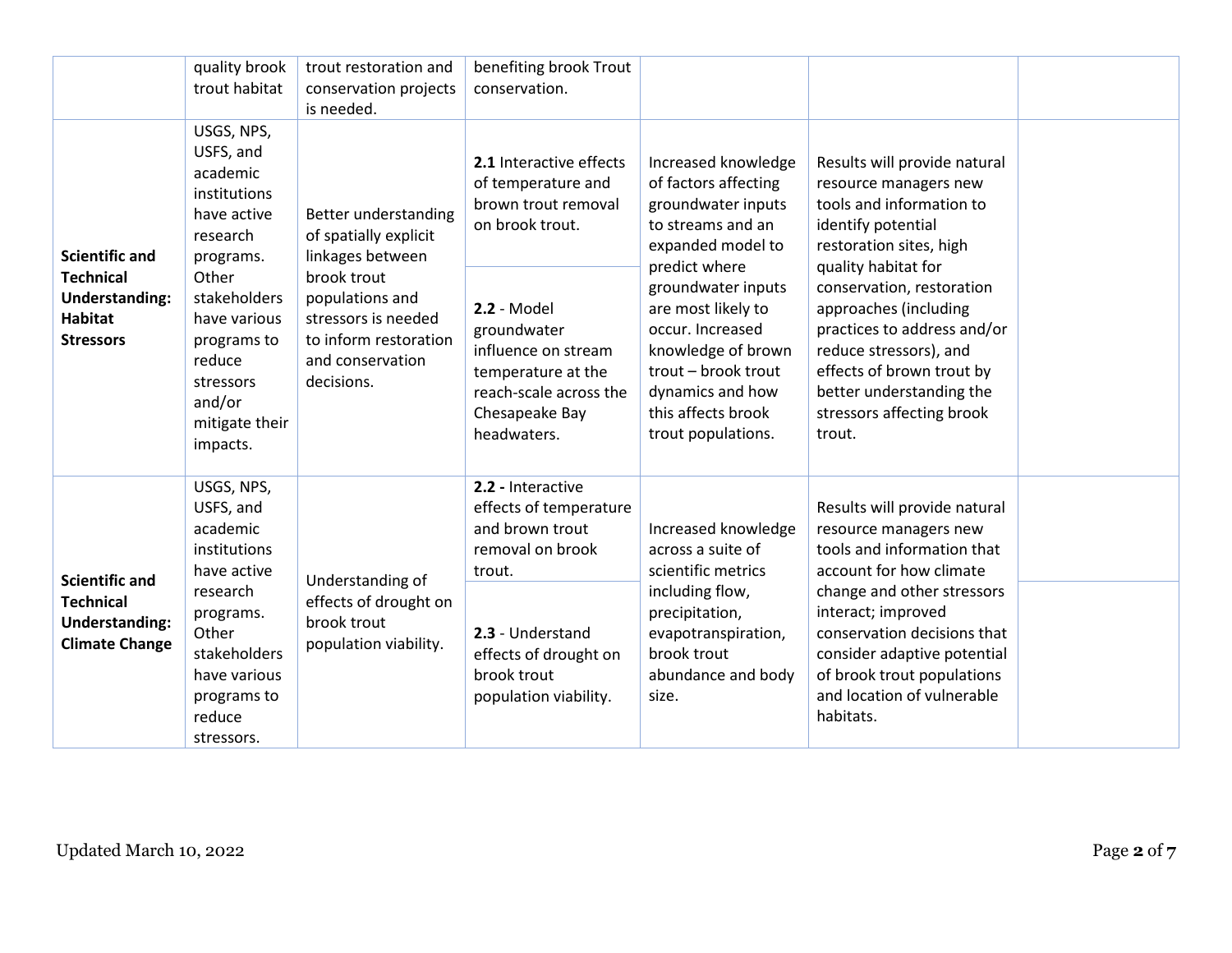| <b>Scientific and</b><br><b>Technical</b><br><b>Understanding:</b><br><b>Genetics and</b><br><b>Genomics</b>                                                                 | USGS, NPS,<br>USFS, and<br>academic<br>institutions<br>have active<br>research<br>programs.<br>Stakeholders<br>have various<br>programs to<br>reduce<br>stressors. | Better understanding<br>of population<br>genetics and<br>functional genomics,<br>and their role in<br>informing<br>conservation and<br>restoration decisions.                                                                                                                                                                                                                                          | 3.1.1 Evaluate if<br>reintroduction efforts<br>have been successful<br>at transferring genetic<br>diversity from source<br>stocks and the<br>implications for<br>genetic rescue of<br>small, isolate<br>populations of brook<br>trout.<br>3.1.2 Publish report<br>on Brook Trout<br><b>Genetics Workshop</b><br>for managers. | Progress towards the<br>Outcome goal could<br>be measured in a<br>variety of ways<br>including an increase<br>in the number of<br>programs using<br>genetics information<br>in conservation and<br>restoration decisions,<br>the amount of traffic<br>to the genetics<br>portal, and by<br>surveying managers<br>after the genetics<br>workshop. | Projects evaluating the<br>population genetics of<br>brook trout and genetic<br>evaluation of<br>reintroductions are<br>currently underway and<br>anticipated to be<br>completed in 2023. |             |
|------------------------------------------------------------------------------------------------------------------------------------------------------------------------------|--------------------------------------------------------------------------------------------------------------------------------------------------------------------|--------------------------------------------------------------------------------------------------------------------------------------------------------------------------------------------------------------------------------------------------------------------------------------------------------------------------------------------------------------------------------------------------------|-------------------------------------------------------------------------------------------------------------------------------------------------------------------------------------------------------------------------------------------------------------------------------------------------------------------------------|--------------------------------------------------------------------------------------------------------------------------------------------------------------------------------------------------------------------------------------------------------------------------------------------------------------------------------------------------|-------------------------------------------------------------------------------------------------------------------------------------------------------------------------------------------|-------------|
| Partner<br><b>Coordination:</b><br>Coordination<br>with restoration<br>groups to target<br>opportunities<br>to increase<br>habitat and<br>presence<br>Updated March 10, 2022 | Trout<br>Unlimited<br><b>Home Rivers</b><br>Initiative<br>(restoration);<br>various state<br>efforts.                                                              | <b>Better coordination</b><br>among state, NGO,<br>and BTWG partner<br>engagement in brook<br>trout<br>restoration/monitori<br>ng efforts.<br>Identifying<br>stronghold<br>populations (the<br>largest, most<br>interconnected, most<br>resilient populations)<br>and additionally<br>identifying smaller,<br>threshold<br>populations that<br>could be moved up<br>into the "stronghold"<br>category. | 4.3 Track Progress of<br>Partner Specific<br>Activities.<br>4.4 Improve<br>Monitoring of<br><b>Restoration activities</b><br>and existing<br>populations.                                                                                                                                                                     | Identify key points of<br>contact and maintain<br>regular<br>communication/enga<br>gement.                                                                                                                                                                                                                                                       | Better coordination and<br>communication will help<br>identify restoration<br>opportunities and<br>reporting.                                                                             | Page 3 of 7 |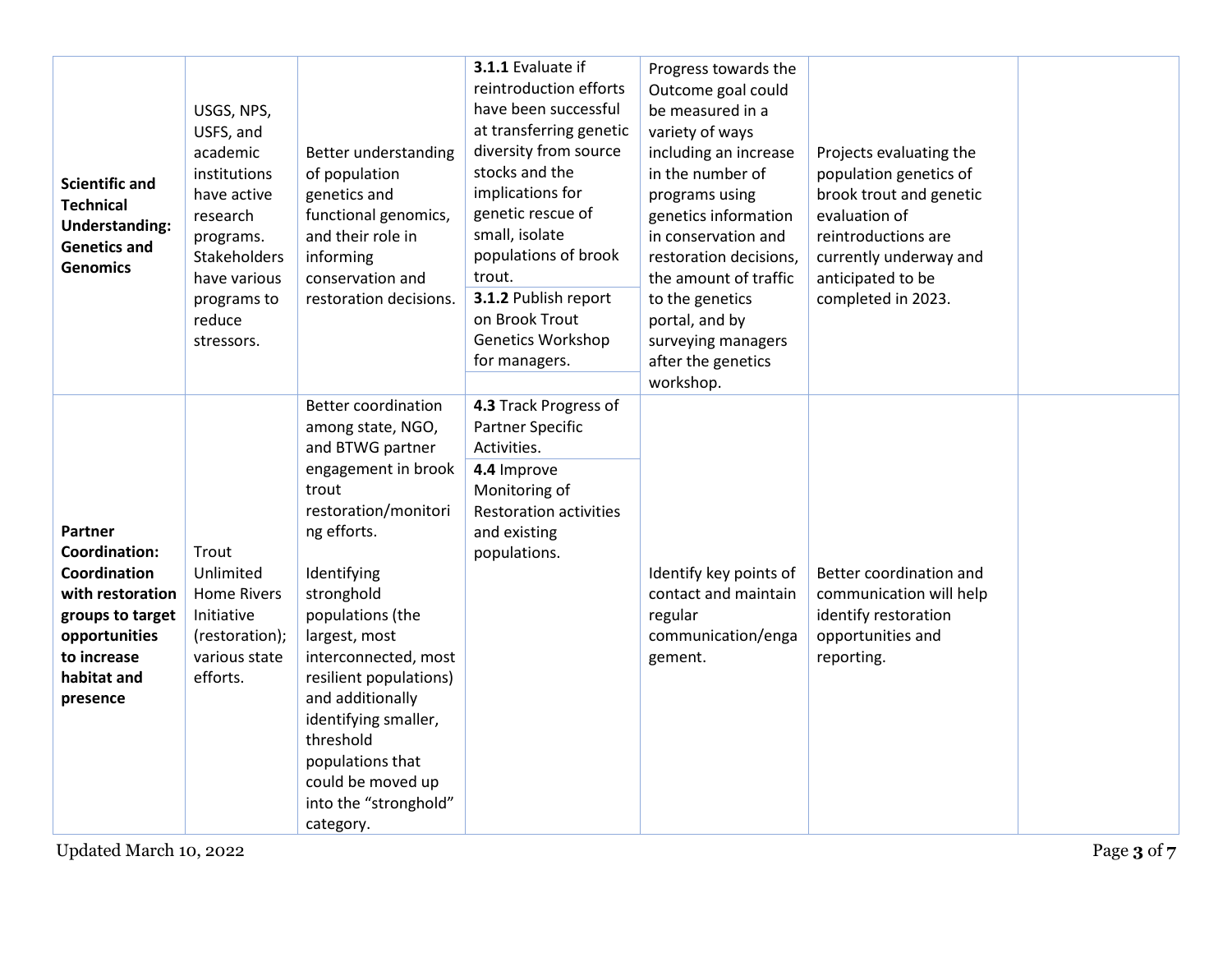| <b>ACTIONS - 2022-2023</b> |                                                                                                                                                            |                                                                                                                                                                                                                                                             |                                                                                          |                                  |                                                |  |  |  |
|----------------------------|------------------------------------------------------------------------------------------------------------------------------------------------------------|-------------------------------------------------------------------------------------------------------------------------------------------------------------------------------------------------------------------------------------------------------------|------------------------------------------------------------------------------------------|----------------------------------|------------------------------------------------|--|--|--|
| <b>Action</b><br>#         | <b>Description</b>                                                                                                                                         | <b>Performance Target(s)</b>                                                                                                                                                                                                                                | <b>Responsible</b><br>Party (or<br>Parties)                                              | Geographic<br>Location           | <b>Expected</b><br><b>Timeline</b>             |  |  |  |
|                            |                                                                                                                                                            | Management Approach 1: Identify and Communicate Priority Focal Areas for Brook Trout Conservation                                                                                                                                                           |                                                                                          |                                  |                                                |  |  |  |
|                            | Develop cache of<br>outreach/communication products<br>for quick response to requests.                                                                     | 1. Specific lessons learned and best practices<br>for communicating with stakeholders.                                                                                                                                                                      | USGS, BTWG,<br>EBTJV, State<br>Chesapeake Bay<br>Watershed<br>partners, NGO<br>partners. |                                  | Continuous                                     |  |  |  |
| 1.1                        |                                                                                                                                                            | 2. Facilitate coordination across relevant<br>agencies (in each state) to enhance<br>collaborative restoration efforts.                                                                                                                                     |                                                                                          | efforts through<br>December 2023 |                                                |  |  |  |
| 1.2                        | Collaborate with other Action Teams<br>on communication strategies and<br>products.                                                                        | Meet and coordinate with other Action<br>Teams.                                                                                                                                                                                                             | USGS, BTWG, CBP<br>Workgroups, CBP<br>Communications<br>Team, LGAC.                      | Chesapeake Bay<br>Watershed      | Continuous<br>efforts through<br>December 2023 |  |  |  |
| 1.3                        | Identify and increase engagement<br>with local government and non-<br>profit work benefiting brook Trout<br>conservation and restoration.                  | Work to identify groups outside of<br>governmental agencies that are conducting<br>brook trout restoration and conservation<br>projects in order to better capture all of the<br>activities in the watershed affecting progress<br>toward the Outcome Goal. | USGS, BTWG, MD<br><b>DNR Fisheries</b>                                                   | Chesapeake Bay<br>Watershed      | <b>June 2023</b>                               |  |  |  |
|                            |                                                                                                                                                            | Management Approach 2: Consider Climate Change and Emerging Stressors in Determining Restoration Priorities                                                                                                                                                 |                                                                                          |                                  |                                                |  |  |  |
| 2.1                        | Model groundwater influence on<br>stream temperature to forecast<br>future change scenarios at the<br>reach-scale across the Chesapeake<br>Bay headwaters. | 1. Collect and analyze environmental<br>covariates for landscape modeling based on<br>geomorphic features associated with<br>groundwater-surface water.<br>2. Apply multiple modeling techniques to<br>evaluate covariate relationships to observed         | USGS, MDE                                                                                | Chesapeake Bay<br>Watershed      | December<br>2023.                              |  |  |  |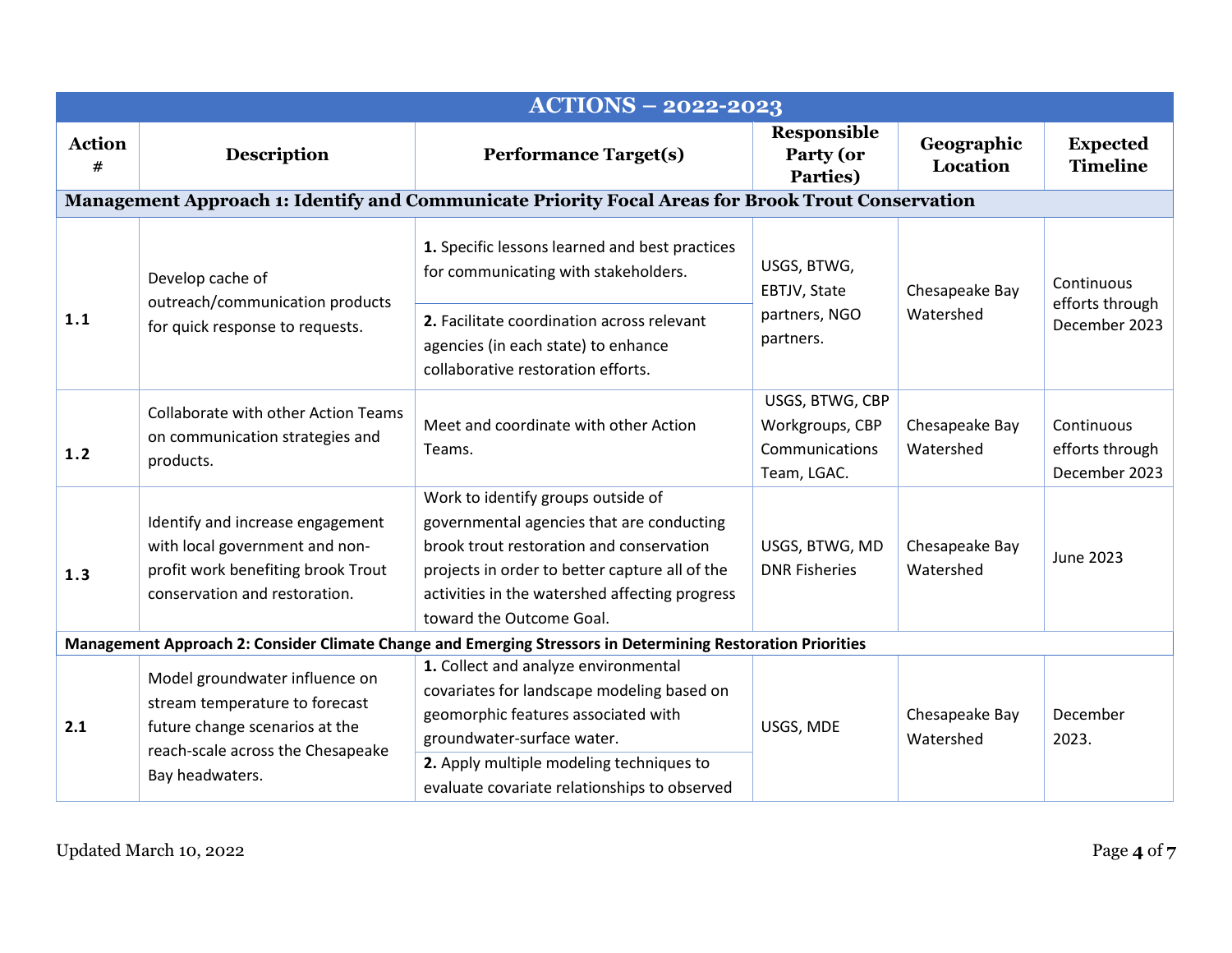|                    |                                                                         | <b>ACTIONS - 2022-2023</b>                                                                                                                                                        |                                      |                             |                                    |  |  |
|--------------------|-------------------------------------------------------------------------|-----------------------------------------------------------------------------------------------------------------------------------------------------------------------------------|--------------------------------------|-----------------------------|------------------------------------|--|--|
| <b>Action</b><br># | <b>Description</b>                                                      | <b>Performance Target(s)</b>                                                                                                                                                      | Responsible<br>Party (or<br>Parties) | Geographic<br>Location      | <b>Expected</b><br><b>Timeline</b> |  |  |
|                    |                                                                         | mean-daily temperatures and evaluate model<br>predictive performance.                                                                                                             |                                      |                             |                                    |  |  |
|                    |                                                                         | 3. Summarize observed temperatures for<br>observed and predicted stream sites based on<br>known thermal thresholds for native brook<br>trout, especially in karst stream systems. |                                      |                             |                                    |  |  |
|                    |                                                                         | 4. Evaluate state groundwater management<br>programs to better understand approaches<br>for implementing science and modeling<br>recommendations.                                 |                                      |                             |                                    |  |  |
| 2.2                | Interactive effects of temperature<br>and brown trout on brook trout.   | Effects of temperature and brown trout<br>removal on brook trout.                                                                                                                 | USGS, MD DNR,<br><b>NPS</b>          | Chesapeake Bay<br>Watershed | December 2023                      |  |  |
| 2.3                | Understand effects of drought on<br>brook trout population viability.   | 1. Assess flows within wadable stream<br>networks.<br>2. Evaluate brook trout body size (growth)<br>and demographic responses to low-flow                                         | <b>USGS</b>                          | Chesapeake Bay<br>Watershed | December 2022                      |  |  |
|                    | Better understanding of how                                             | conditions<br>Develop joint flow-temperature models at                                                                                                                            | USGS, Trout                          | Chesapeake Bay<br>Watershed | December 2023                      |  |  |
| 2.4                | interactions between climate change<br>and land use impact brook trout. | relevant scale and understand management<br>implications.                                                                                                                         | Unlimited                            |                             |                                    |  |  |
|                    | <b>Management Approach 3: Refine and Apply Decision Support Tools</b>   |                                                                                                                                                                                   |                                      |                             |                                    |  |  |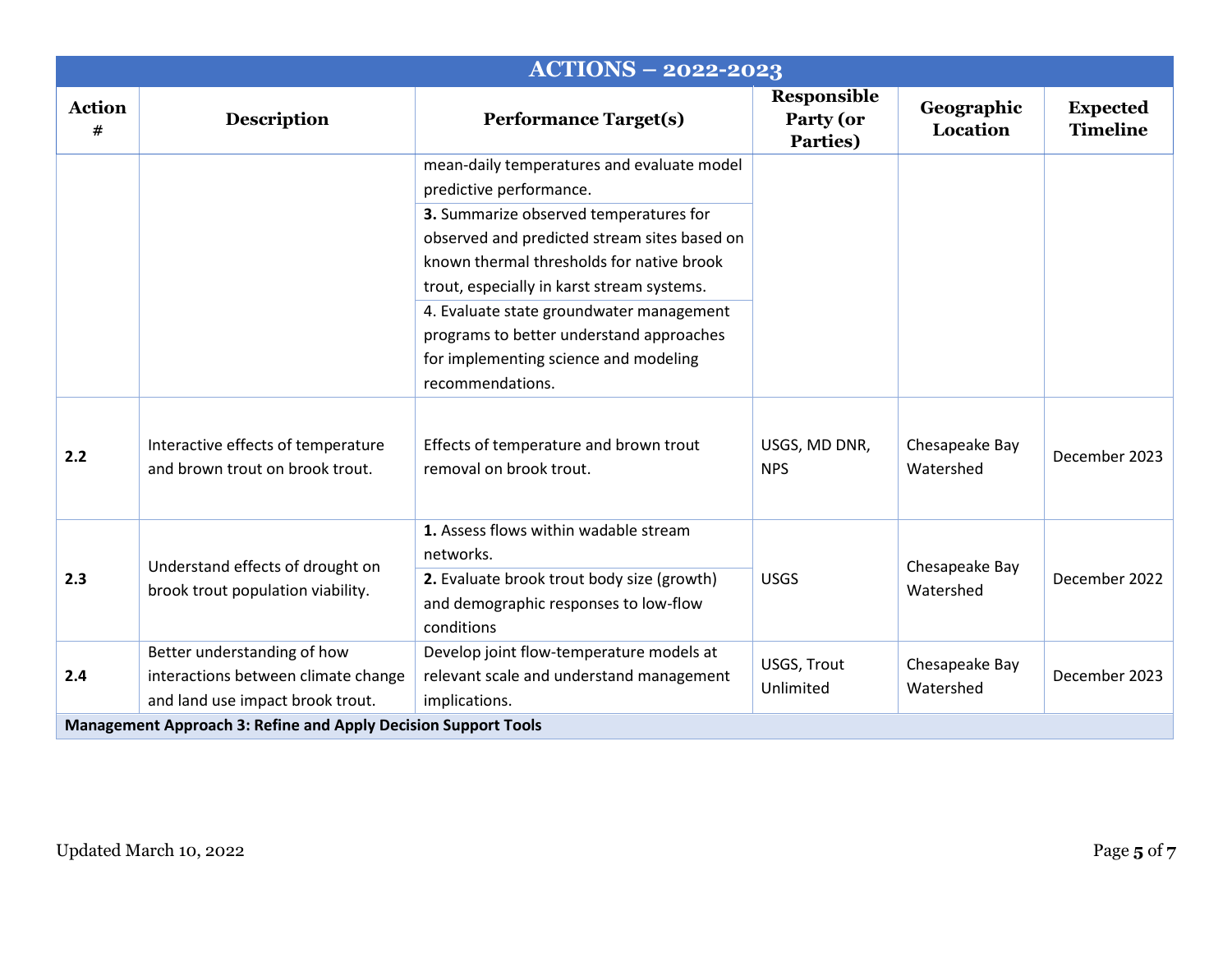|                    |                                                                                                                                      | <b>ACTIONS - 2022-2023</b>                                                                                                                                                                                                    |                                                          |                             |                                         |
|--------------------|--------------------------------------------------------------------------------------------------------------------------------------|-------------------------------------------------------------------------------------------------------------------------------------------------------------------------------------------------------------------------------|----------------------------------------------------------|-----------------------------|-----------------------------------------|
| <b>Action</b><br># | <b>Description</b>                                                                                                                   | <b>Performance Target(s)</b>                                                                                                                                                                                                  | Responsible<br>Party (or<br>Parties)                     | Geographic<br>Location      | <b>Expected</b><br><b>Timeline</b>      |
|                    | Determine genetic<br>metrics/functional genomics<br>necessary to determine brook trout<br>population health and resiliency and       | 1. Evaluate if reintroduction efforts have<br>been successful at transferring genetic<br>diversity from source stocks and the potential<br>for genetic rescue to support small, isolated<br>populations and boost resiliency. |                                                          | Chesapeake Bay<br>Watershed | December 2023                           |
| 3.1                | evaluate their role in informing<br>conservation and restoration                                                                     | 2. Publish report on STAC Brook Trout<br>genetics.                                                                                                                                                                            | USGS, EBTJV, TU                                          |                             | Report: June<br>2022                    |
|                    | decisions.                                                                                                                           | 3. Investigate how adaptive variation to<br>temperature is spread across the landscape.                                                                                                                                       |                                                          |                             | Adaptive<br>variation:<br>December 2023 |
| 3.2                | Work with partners to identify<br>stronghold populations and smaller<br>threshold populations and prioritize<br>restoration efforts. | Identify possible prioritization approaches for<br>culverts and riparian reforestation.                                                                                                                                       | BTWG, EBTJV, TU                                          | Chesapeake Bay<br>Watershed | December 2023                           |
|                    | Management Approach 4: Continue and Expand Brook Trout monitoring efforts                                                            |                                                                                                                                                                                                                               |                                                          |                             |                                         |
| 4.1                | Explore monitoring brook trout using<br>eDNA as a cost saving measure.                                                               | Evaluate eDNA approaches to develop<br>methodology/protocols, determine costs,<br>potential to predict abundance, etc.                                                                                                        | BTWG, USGS,<br>EBTJV, State<br>partners, NGO<br>partners | Chesapeake Bay<br>Watershed | December 2023                           |
| 4.2                | Streamline progress reporting<br>process for Partners.                                                                               | 1. Canvas EBTJV, State, and NGO<br>representatives with regard to obstacles to<br>reporting progress/restoration tracking,<br>possible solutions.                                                                             | BTWG, USGS, CBP<br>Chesapeake Bay<br>Staff.<br>Watershed |                             | December 2022                           |
|                    |                                                                                                                                      | 2. Develop and maintain a database<br>framework for all partners (including NGOs)<br>to report on their work using a common set<br>of brook trout attributes/metrics.                                                         |                                                          | April 2023                  |                                         |